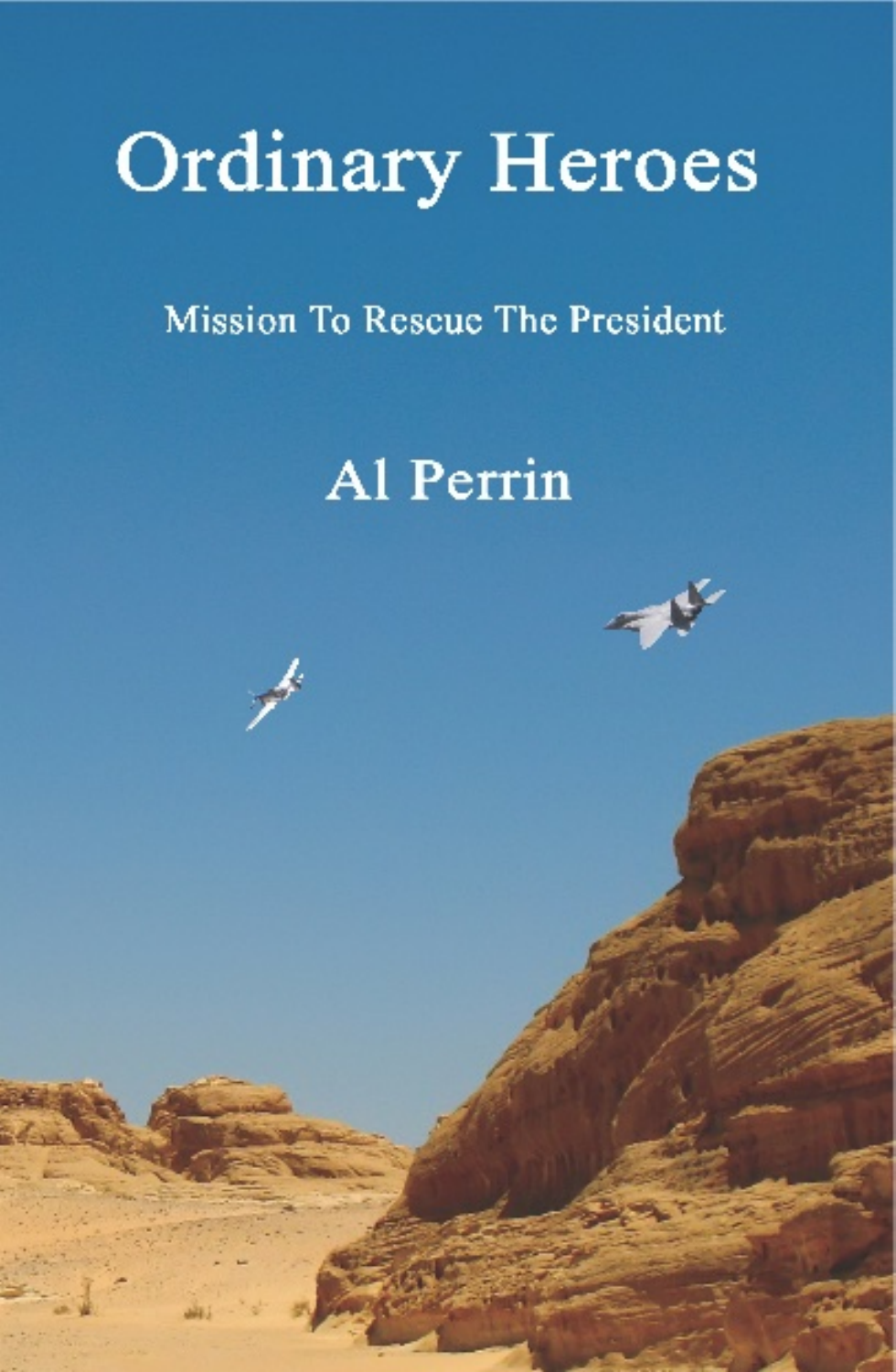

*Ordinary Heroes is a fictional account that is just as real as tomorrow's headlines. The President of the United States is kidnapped by terrorists and imprisoned by Iran. Hamid Al-Basra intends to behead him on national television as his first step in creating a worldwide Caliphate. The United States is unable to use any clandestine operatives due to Hamid's sophisticated face recognition software and unhackable computer network. Even the US military is stymied by threats of WWIII from neighboring Russia and China. Disavowed CIA agent Brian Handly must then recruit five ordinary, but highly skilled American citizens to infiltrate Hamid's stronghold, and spirit the President away moments before the chopping block. Can an Olympic Gold medalist, a world-class martial artist, a major league baseball pitcher, and a barnstorming pilot use their skills to pull off the most desperate rescue mission of all times? Can they overcome their own* 

*personal dislike of the President, and risk their lives to save his? Can they do it in time before the United States invades Iran in defiance of Russia and China and ignites World War III? This is an exciting action tale of courage and sacrifice with a climactic finish.*

## **Ordinary Heroes Order the complete book from**

**Booklocker.com**

http://www.booklocker.com/p/books/8887.html?s=pdf

### **or from your favorite neighborhood or online bookstore.**

**Enjoy your free excerpt below!**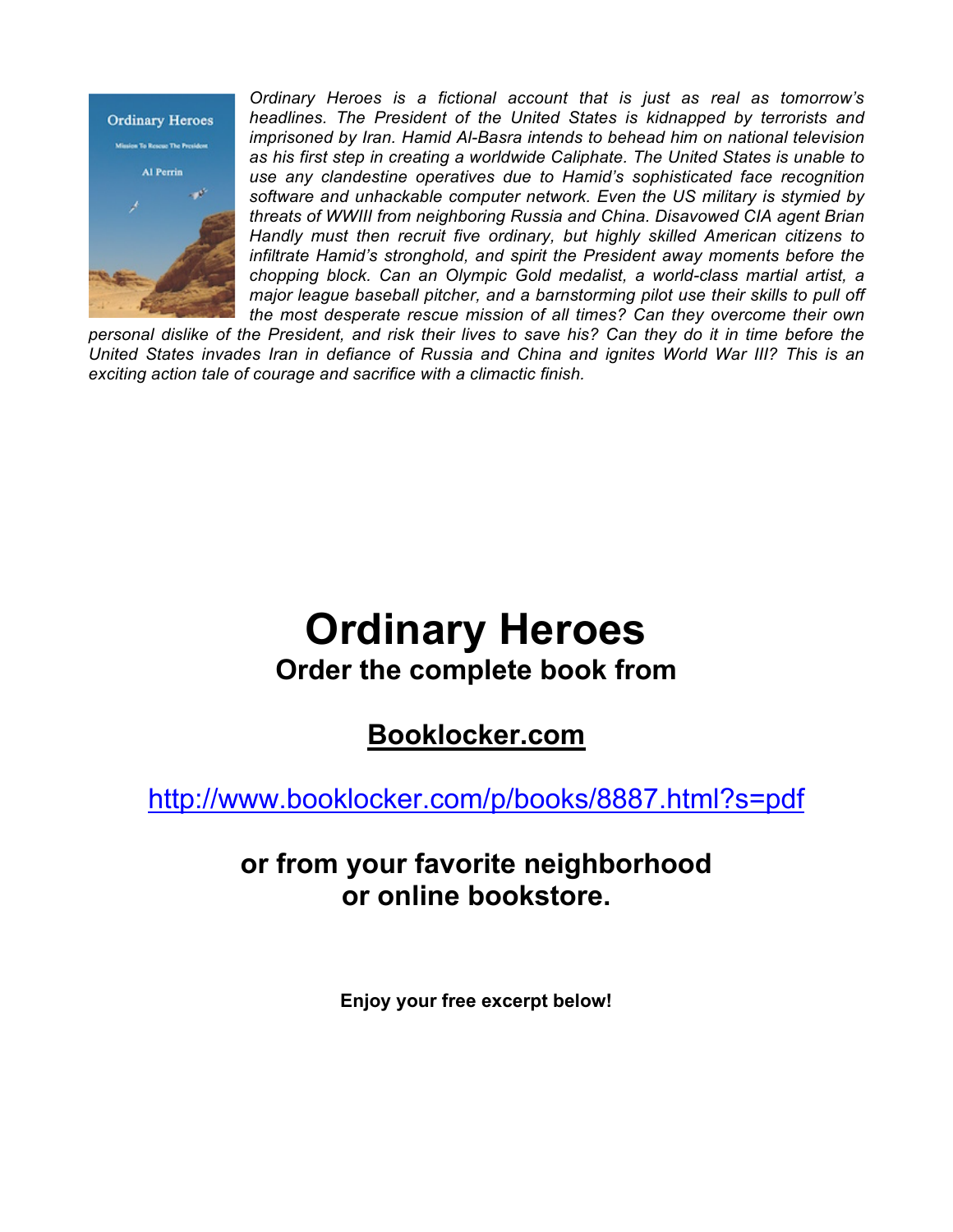## **Ordinary Heroes**

**Al Perrin**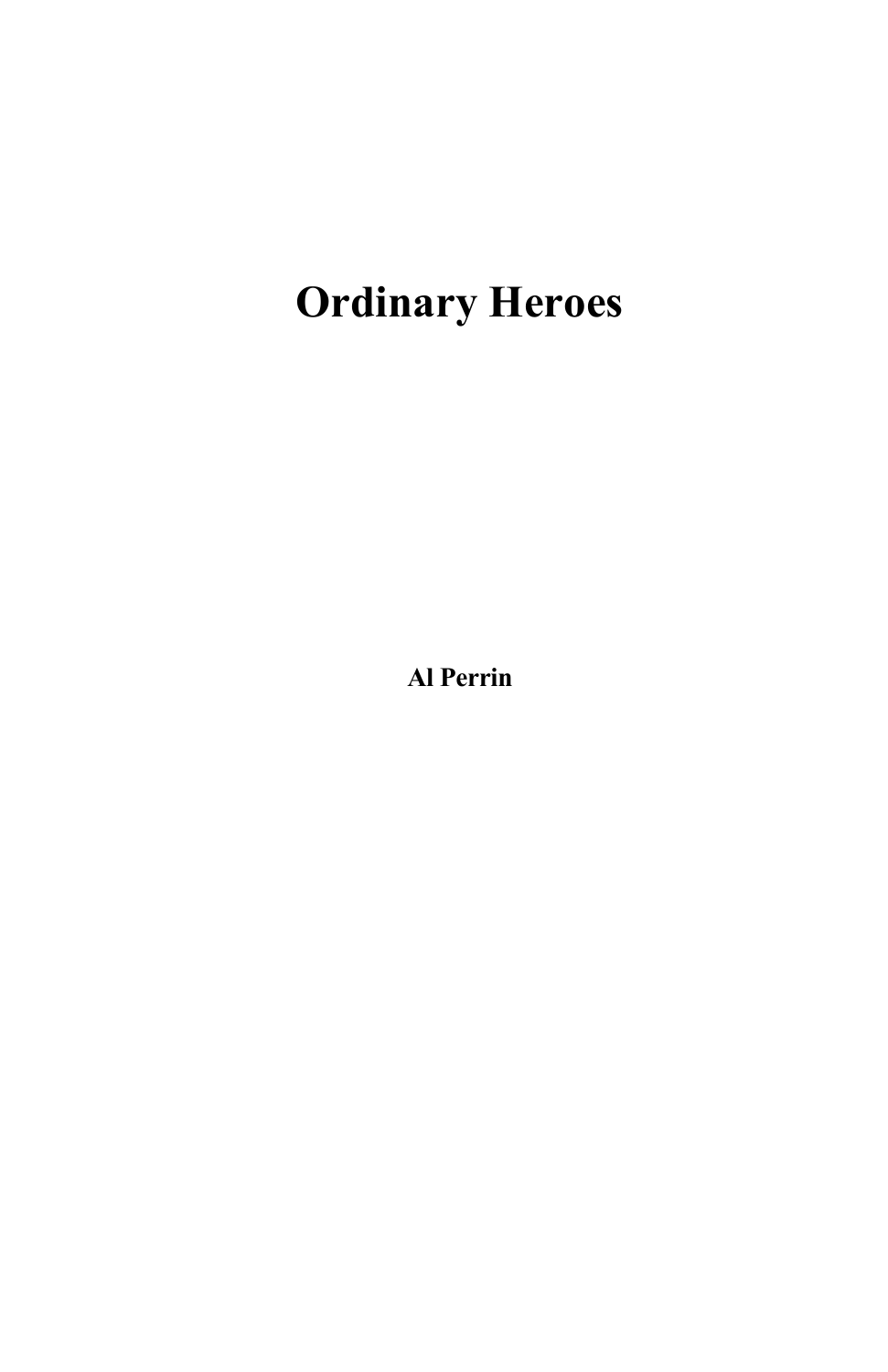Copyright © 2016 Al Perrin

ISBN: 978-1-63491-723-0

All rights reserved. No part of this publication may be reproduced, stored in a retrieval system, or transmitted in any form or by any means, electronic, mechanical, recording or otherwise, without the prior written permission of the author.

Published by BookLocker.com, Inc., St. Petersburg, Florida.

The characters and events in this book are fictitious. Any similarity to real persons, living or dead, is coincidental and not intended by the author.

Printed on acid-free paper.

Booklocker.com, Inc. 2016

First Edition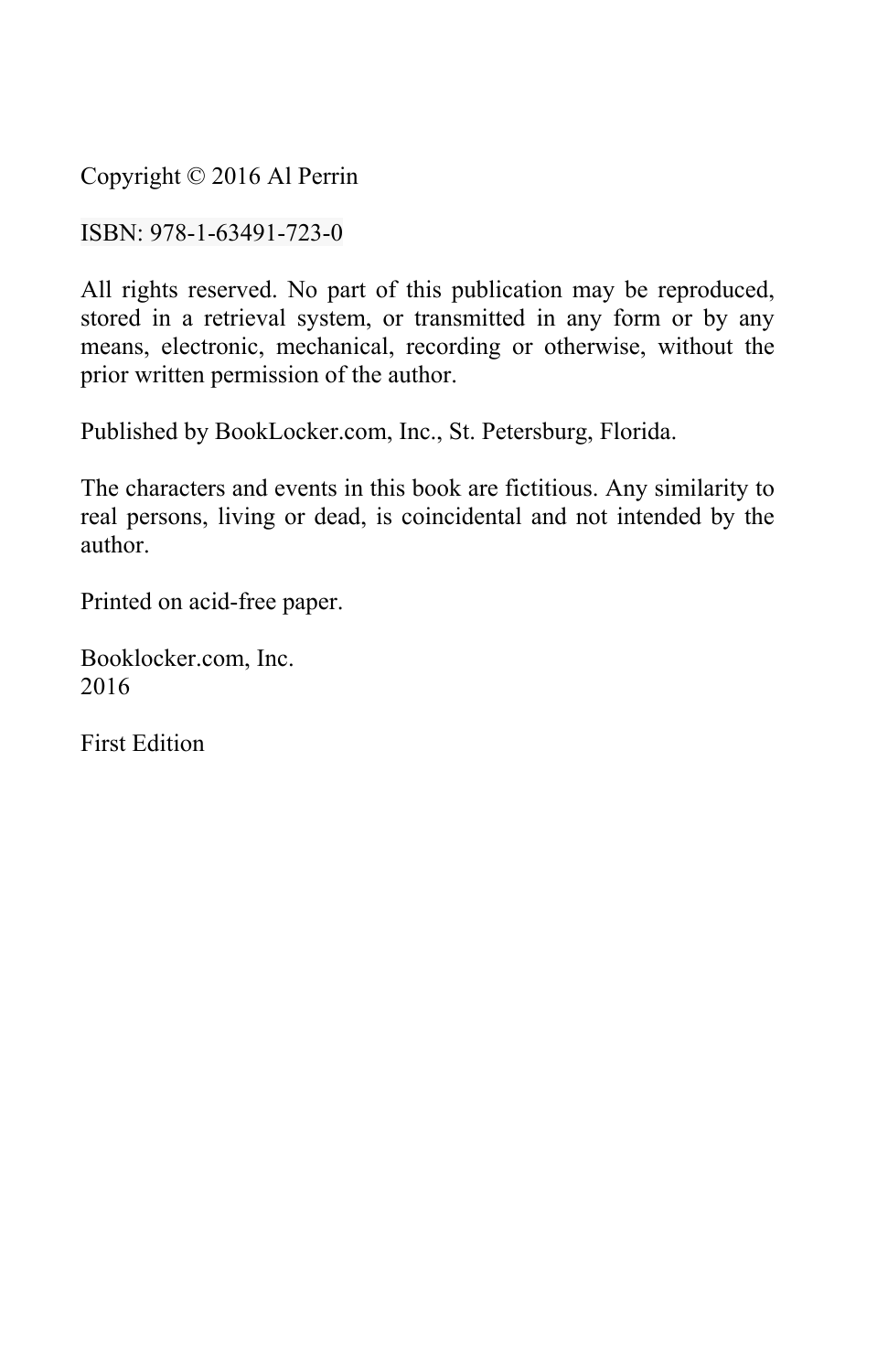#### **Chapter 1**

*President Walter Beckman sighed, and sat back heavily in the* seat of the presidential limousine as it drove through the slushy, dreary streets of Geneva Switzerland. His chief of staff was silent for a time as they drove.

"It's not your fault Walt," he said. Kanuparanabam just isn't moving with this."

"I know that," President Beckman gestured impatiently. "You know that. All of Pakistan knows that, but do you think that our own press is going to acknowledge that?"

"No."

"Damned right they won't," Beckman shook his head. "Did you see Kristine Robertson last night on 'Today's America'? She practically came right out, and said that it was my fault they were starving to death in India."

"So what do we do next? We've already tried all of the economic sanctions we got, and still –"

Suddenly from outside came a series of rapid pops, like popcorn, or a loud zipper coming apart. President Beckman sat forward in his seat and peered out of the windshield, but all he could see was the blinding snow and sleet. The secret service car ahead of them erupted in flames with a shattering roar.

"Down! Down!" The secret service agent in the front seat shouted through the small window in the limousine as he pulled out his automatic pistol. Behind them, the other secret service car exploded in a ball of flames. The President's limousine skidded sideways as the driver swerved, trying to avoid the flaming wreckage in front of him.

"What … What's happening?" The chief of staff stuttered terrified. The secret service agent next to him drew his revolver and pushed both him and the President down. He thrust the revolver through the window and shot the other agent in the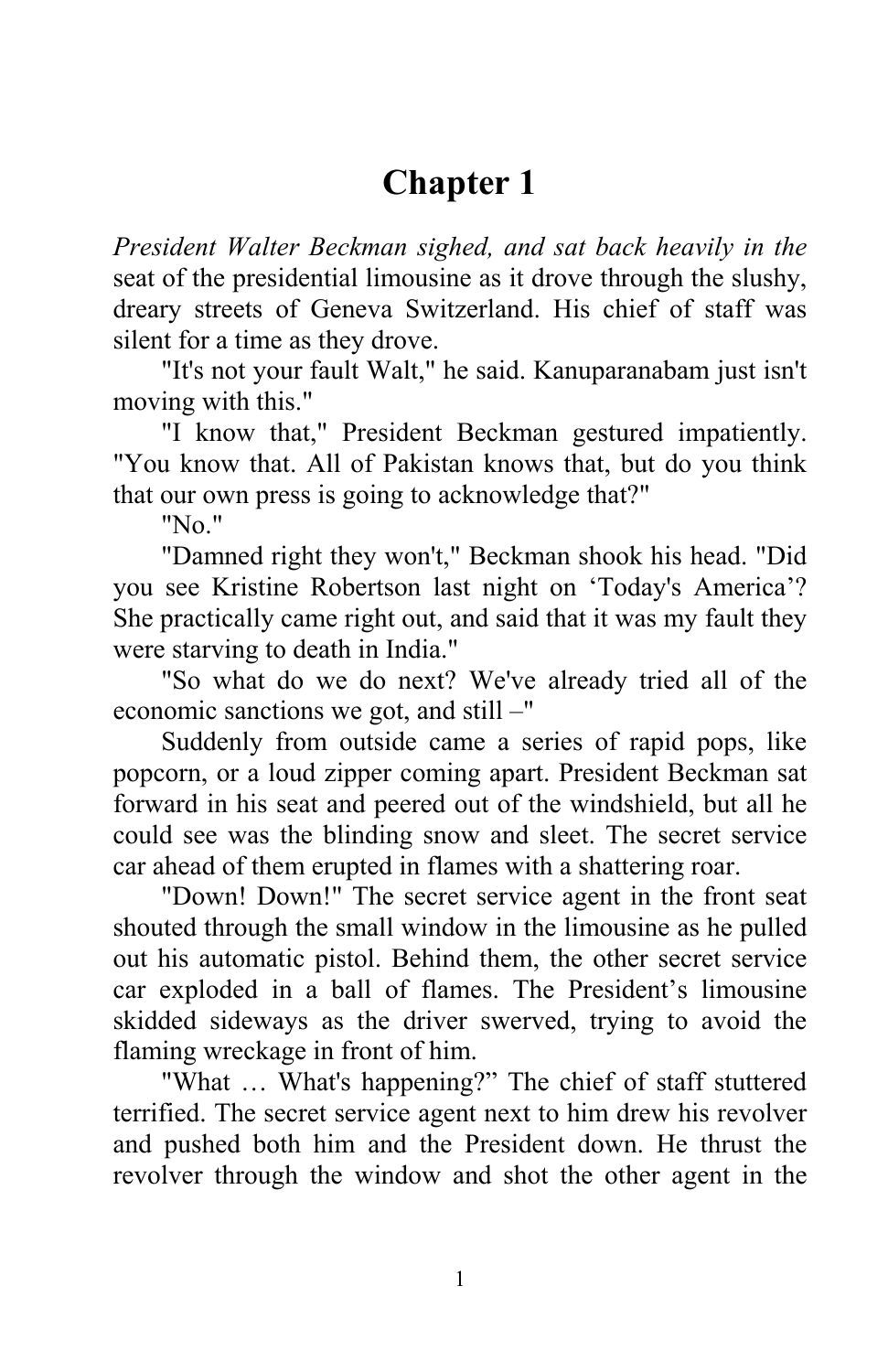head. Then with a single motion, he turned around and shot the chief of staff in the head.

The color drained from Beckman's face, and he swallowed hard as he looked up at the revolver pointing straight at him.

"Just sit very still, Mr. President, and you might just live through this day." The agent pressed the revolver's muzzle to the president's head. "Just sit very, very still."

\*\*\*

Brian Handly sat in the seedy living room of his run-down apartment and stared out at the brick wall through his only window. He swirled his glass of Jim Beam and watched the ice cubes tinkle back and forth on the sides of the glass, sourly reflecting on the events that led to his fall from grace. The computer screen in front of him flickered.

He downed the rest of the whiskey and set his glass beside the monitor. Sighing heavily, he rubbed his unshaven face. Time to get back to work.

He typed erratically for a time, entering data from a sheet of marketing demographics for a breakfast food company. The phone rang, startling him. He swore softly and stared malevolently at the empty bottle of Jim Beam on the table. His supervisor usually called every night at this time to check on how he was doing. He let it ring for a moment while he shuffled through the pile of papers on his desk to find the one that his supervisor always needed him to refer to. Finally, he found it and held it up in front of him, staring at it boozily.

"Hi Jack," he said into the phone, trying to maintain an even voice.

"Brian?" the caller asked.

"Pete?" Handly gasped. "Is that you?"

"Yeah. It's me. Been a long time."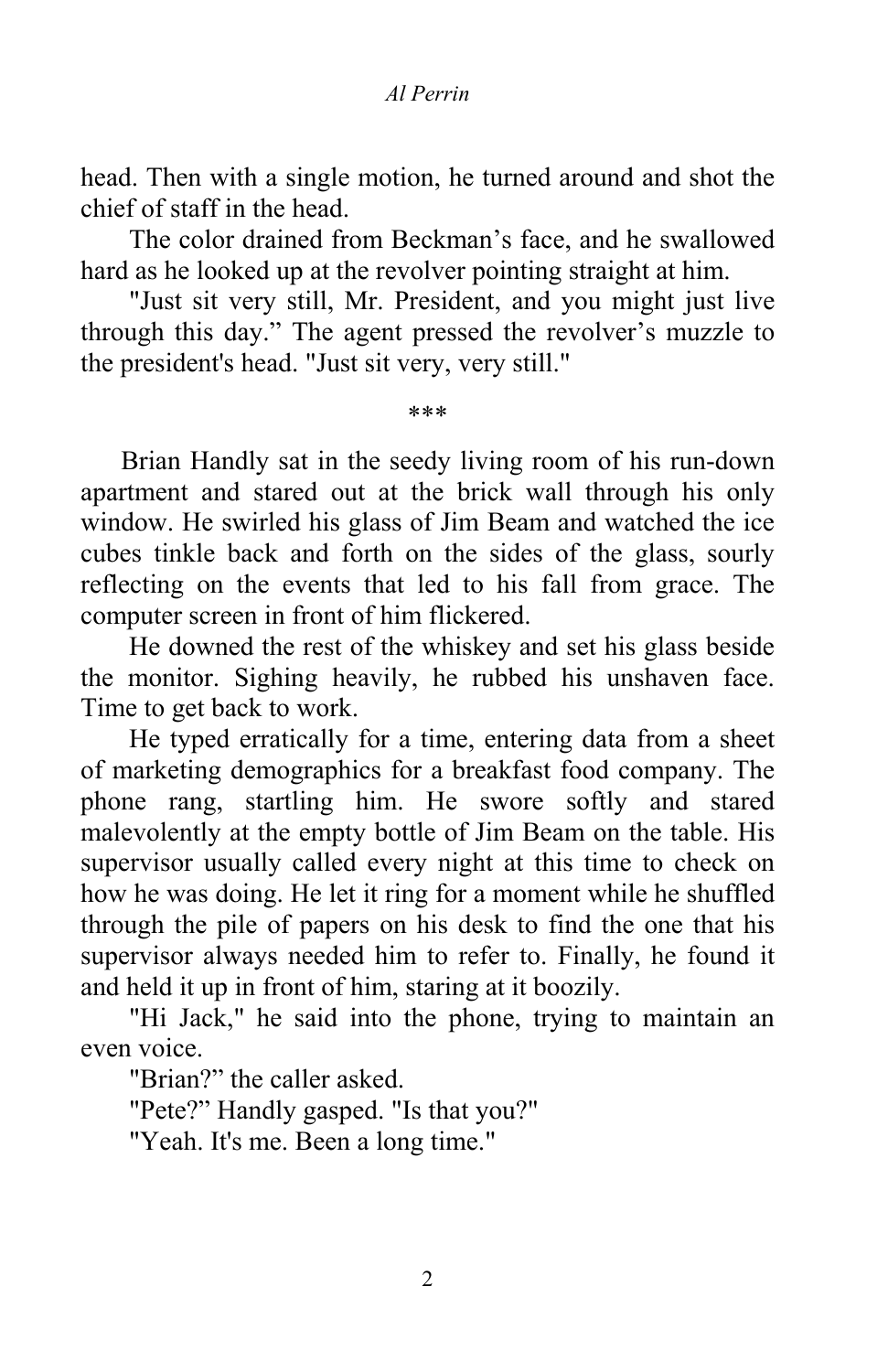"Yeah, a long time all right." Handly sat stunned. Suddenly, all of the oaths, speeches and fine, clever obscenities he vowed he'd say to this man if he ever had the chance were gone, and all he could say was, "How you been?"

"Oh fine, just fine. How have you been?"

"Fine." Handly leaned back self-consciously, and glanced at the brick wall out the window. "Real good as a matter-of-fact. I've got this consulting firm nowadays, and I'm making some real money now. I just got a line on a couple of potential famous clients just yesterday –"

"Like Tony the Tiger?"

Handly hung his head and briefly considered throwing the phone out the window. He swallowed hard and consoled himself by kicking the empty bottle of Jim Beam off the small, rickety table. "So what do you want, Pete?" he snarled.

"I want you to come back to work for me."

"What? Why? Why should I ever want to do that Pete, when the last time, you –"

"I know how you must be feeling, Brian. I'd be bitter too if I were in your position, but you got to understand –"

"Understand what? That you ruined my life? That you literally threw me to the wolves when it suited you?"

"It's not that easy, Brian. In my position, you wind up doing some pretty unsavory things for your country." Handly stood up, seething with rage. He took a deep breath in preparation for hurling all of his rehearsed speeches into the phone and then hanging up vehemently with a righteous wrath. "Your country? I did some pretty ugly things too you know! For your country! It's my country too, and how did you, Pete, the head of the CIA, a representative of my country, treat me?"

"They've kidnapped the President, Brian."

"They *what*?" Handly gasped.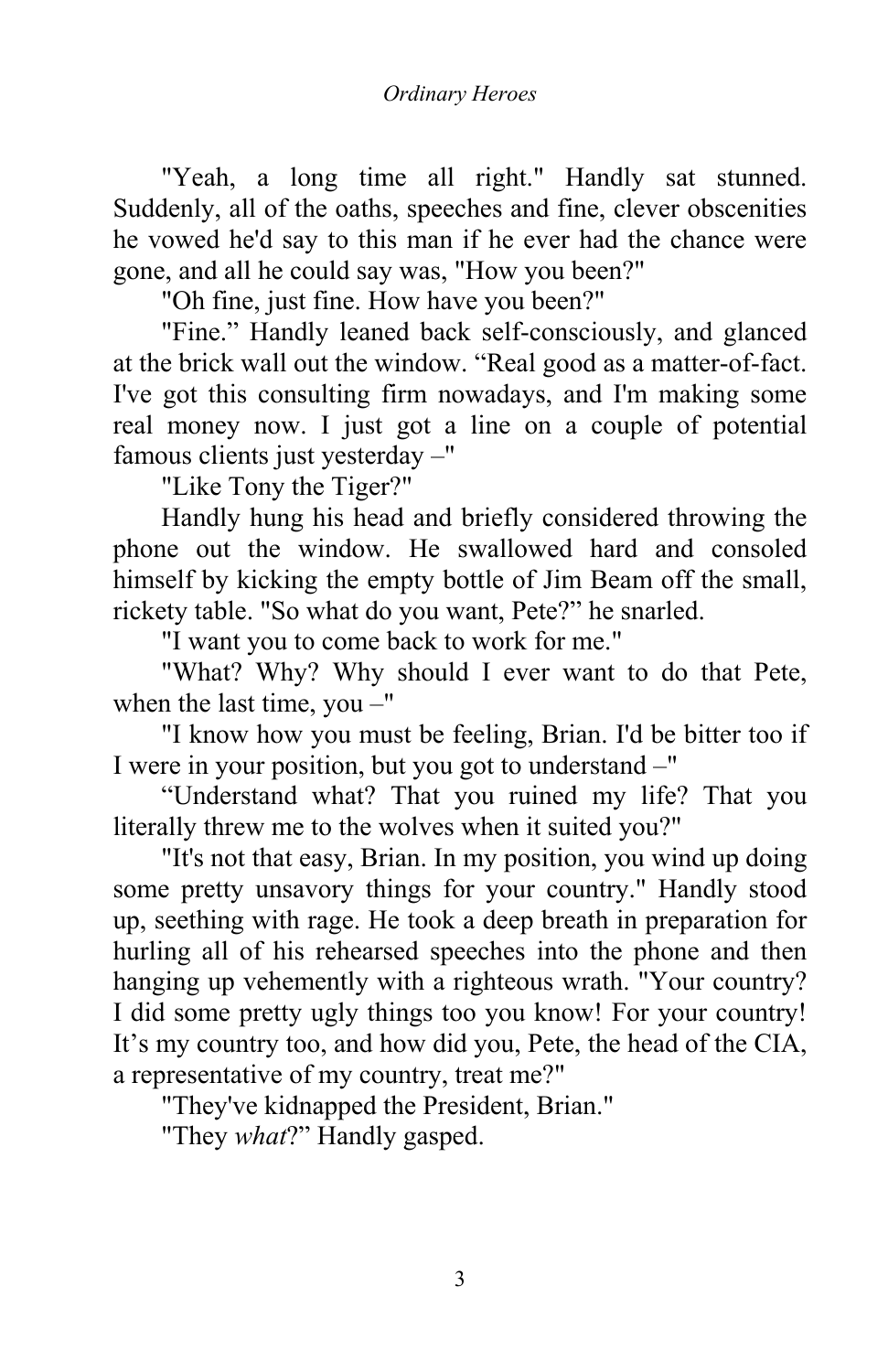"Hamid Al-Basra is holding the President somewhere in the desert. He's going to have him beheaded on national television."

"They're going to do *what*? My God. When?"

"Don't know yet. Your country needs you, Brian. He needs you."

"I didn't vote for the guy."

"I need to know if you're going do this thing, Brian. It's your chance to get everything back again."

"Same job as before?"

"Same thing."

"I want \$250,000 sent to my parents so they can replace the house and business they lost trying to defend me during my trial."

"Done."

"My back pay for the last three years."

"No problem."

Handly paused for a long moment, considering. "I'll see you at Langley in the morning," he said finally.

"There's a car waiting outside right now to take you to the airport for my personal jet."

Handly felt a flash of anger. "You knew I'd do it, you son $of-a -$ "

"You're a good man, Brian. I always knew that. I know it doesn't mean a whole lot anymore, but I tried the best I could to protect you during the trial."

"I don't believe you."

"You aren't in prison are you?"

"But that was because the judge –"

"No, it was because of me. I arranged that."

Handly hung up angrily and flopped back down again on the sofa with his mouth open, stunned for a long moment. Finally, he picked up the phone again and quickly dialed a number.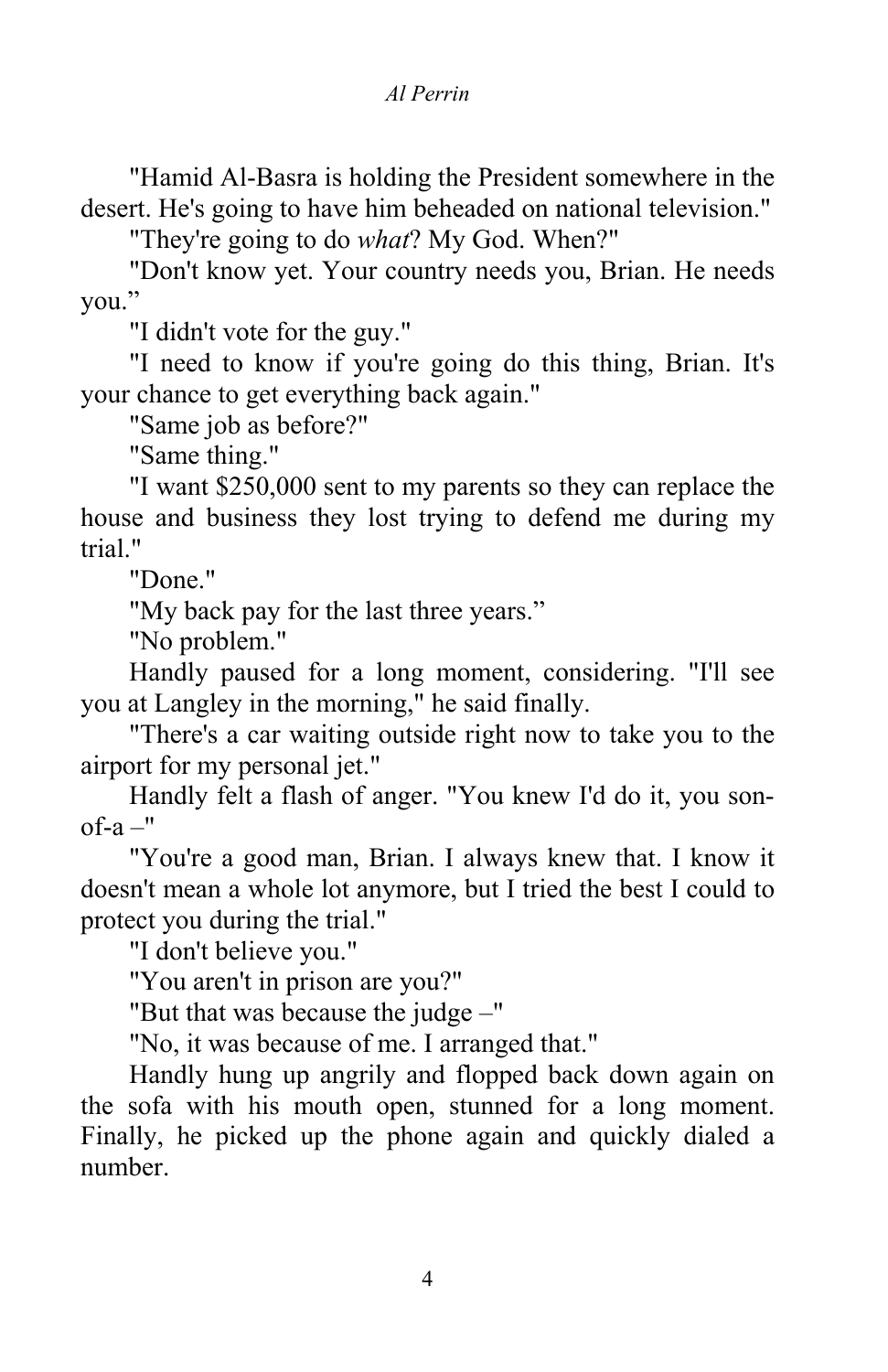*Ordinary Heroes*

"Jack?" He picked up his jacket, and put it on. "Yeah. Listen, about this job here? Yeah. I *quit!*"